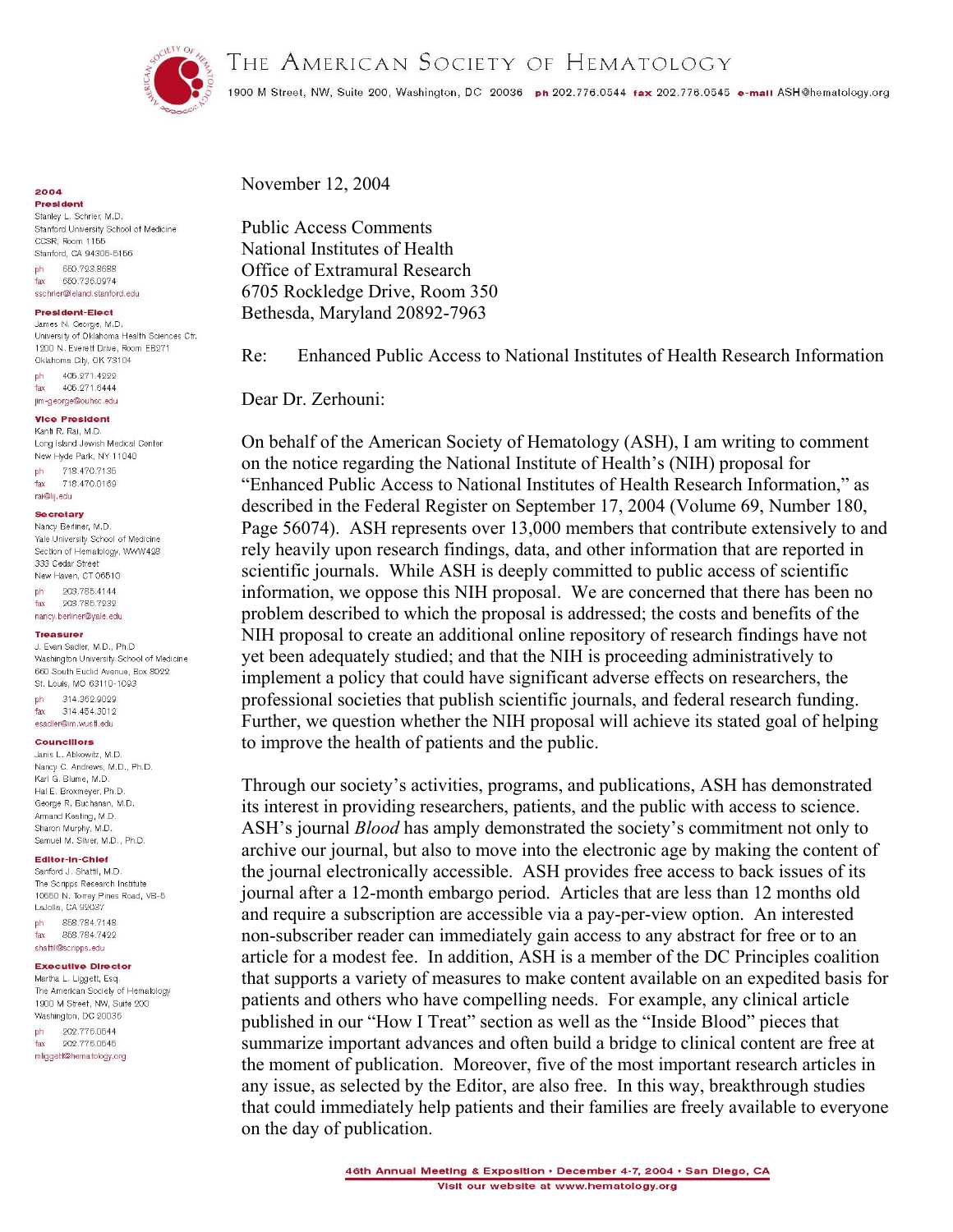American Society of Hematology, 11/12/04 Public Access Comments

**What is the problem being addressed?** The fact is that published scientific literature is routinely and readily available to all who need and want it through paper and online subscriptions, online licenses, electronic pay-per-view, individual document delivery and free interlibrary loan. Many publishers including ASH have already made considerable amounts of original biomedical research openly available via the Web. This issue presented by the NIH proposal is not one of access, but of who will pay for the cost of publication and whether government should force publishers to change from a business model that relies on subscriptions and advertising revenue to an untested model that depends on individual author-researchers to pay for the costs of publication.

While we continue to seek new innovative ways to provide greater public access of science, we believe NIH has not presented compelling evidence why it should require an "author pays" publishing model and create an additional biomedical research archive. ASH shares the following concerns and questions about the NIH proposal with others in the research and patient advocacy communities:

**What will be the impact of the NIH proposal on non-profit society journals?** ASH is deeply concerned that the NIH proposal will significantly affect our journal's business model as well as similar nonprofit societies and their publications that rely on subscription and advertising income to support their operations.

Presently, about two-thirds of the revenue coming from our journal is from subscriptions and advertising; 13% are from author charges. ASH makes the content of all Blood articles free after 12 months based on analyses that has convinced us of the negative financial impact that shorter periods would have. The NIH proposal for open archiving will result in some customers canceling their subscriptions to wait the abbreviated time for free access. Consequently, advertising would be reduced because the paper circulation would be decreased and most advertisers do not believe they get the same return through internet advertising. This, in turn, would give ASH and other publishers little choice but to enact greater author fees to compensate for lost revenues and cover the costs of publication.

We are additionally worried that the scope of this proposal is not merely to require online publishing within six months, but the ultimate goal of open access advocates to mandate immediate free on-line publishing to everyone. That broader proposal would result in removing all revenues from subscriptions and most advertising and would undermine the economic foundation of established journals and their ability to publish. Moreover, in the case of a journal like *Blood* that pre-publishes all manuscripts upon acceptance, the proposed six month period actually becomes two months after publication (allowing for the to edit, format, etc.) virtually eliminating all subscriptions.

We strongly urge NIH to examine the impact of this proposal on not-for-profit journals. By imposing too short an interval between publication and free access, the very existence of some journals, and the associations that use subscription and licensing funds from these publications to support their educational missions may be threatened. We believe that if the NIH works with ASH and other stakeholders, a mechanism can be developed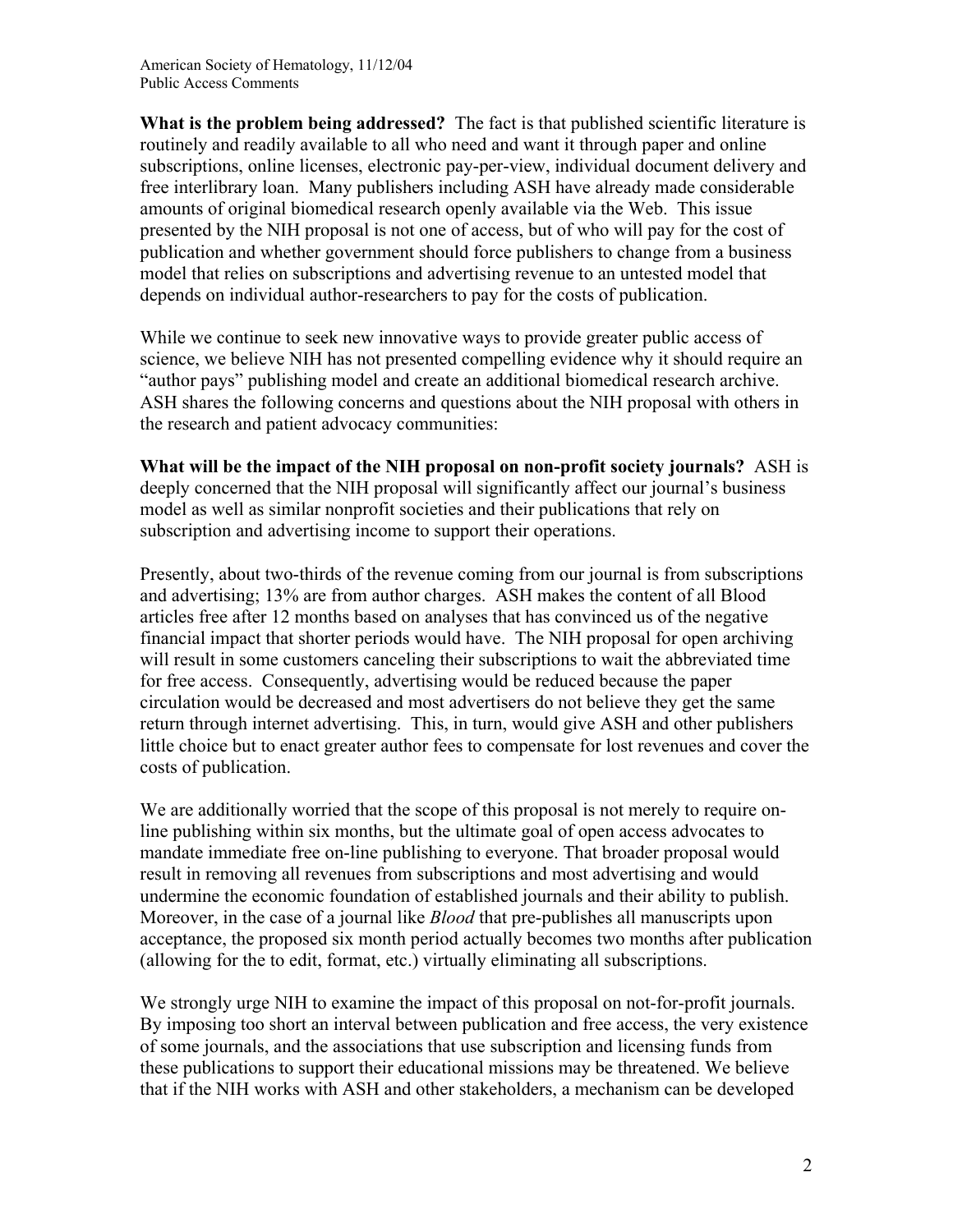to continue to increase access to NIH funding research without threatening the ability of non-profit professional societies to publish high quality scientific journals.

**What are the costs of creating an additional online repository?** We note that the costs of creating and maintaining the online repository NIH describes in its proposal are unknown. Although various parties have made estimates of the costs, these range widely, and none is backed by a thorough analysis of the associated capital and human resources needed. The most recent estimate provided by NIH officials was \$2 million in FY 2005 and \$2-\$4 million in subsequent years. ASH is very concerned that the cost of the repository could be more significant than anticipated. Prior to implementing such a policy, we believe NIH needs to provide more details regarding its cost estimate. For example, does the estimate include all staffing and technical costs? Does it include the cost of developing and maintaining state-of-the-art archival and search capacity? And, most importantly, would funding for this proposal come out of, or be in addition to, funding available for NIH research grants. ASH would strongly oppose any initiative that involves diverting research grant funding into maintaining an online repository, particularly in this time of increasingly scarce research dollars.

**What will be the impact of the NIH proposal on author-researchers?** The proposal raises several questions about how it would affect author-researchers. Prior to implementing this proposal, we strongly believe the NIH needs to examine these questions and provide an assessment of the plan's impact. Questions include: How would the proposal affect multi-author papers? How would the proposal affect the publication of results from research funded by multiple sources in addition to NIH? How would the proposal affect academic freedom in the university research and publishing settings? Would authors of research papers continue to have the right to make their own choices among journals or other venues of publication? Will author-researchers have less money to spend on research if a portion of their funding must be earmarked to cover the costs of publication? Will this lead to reducing the number of articles published by prolific authors?

**Will the NIH proposal compromise the integrity of the scientific record?** The proposal requires posting what NIH terms "final manuscript" -- commonly referred to as the "raw manuscript" by publishers – within 6 months of publication. We believe this proposal does not recognize the quality control and significant changes that journal publishers make to correct errors in manuscripts after the peer review process. We are extremely concerned that using any version other than the true "final" one will cause confusion, at a minimum, and could significantly compromise the scientific record. This view is widely shared by journal publishers who recognize that copyediting, proofing, reference checking, formatting of images, tables and data sets, and other functions performed by pushers add real value to manuscript. While the NIH proposal would allow publishers to request that the author version be replaced in the PMC archive by the final publisher's copy with an appropriate link to the publisher's electronic database, we believe letting the author version remain in the archive would lead to confusion for authors and potentially misinform readers.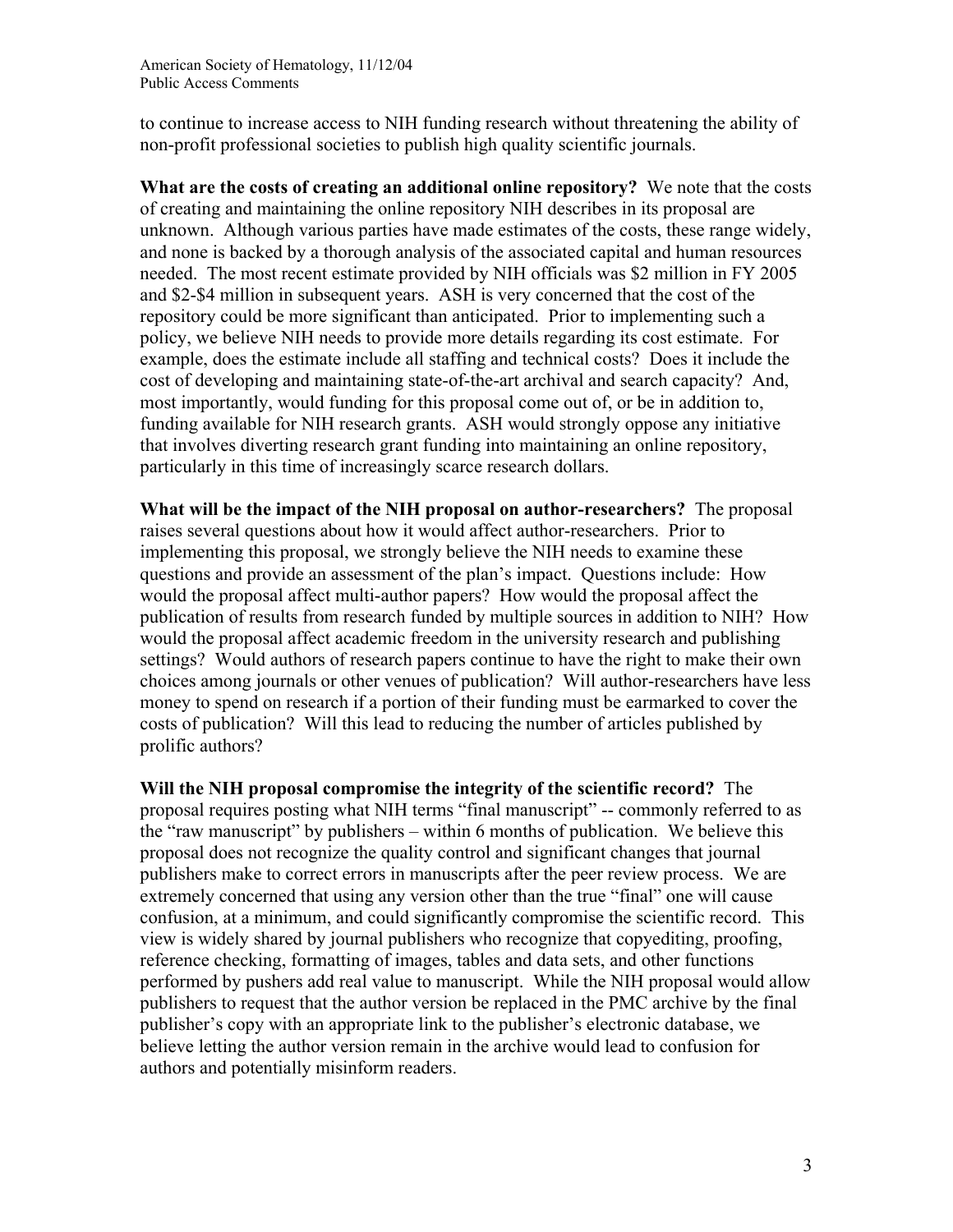American Society of Hematology, 11/12/04 Public Access Comments

We also do not understand how this policy would improve the current publishing process. For example, ASH's journal currently posts raw manuscripts within a couple of weeks of acceptance. Once finalized and published, the raw manuscript is hidden behind the final version to avoid confusion. In terms of providing a gateway to research findings, we note that 3,000 of the 4,500 journals in MedLine already provide links from abstracts to final articles on journal websites. We believe NIH would do better to find ways to enhance this program since it reinforces the role of the finished article as the authoritative version of record.

**What will be the impact of the NIH proposal on patients and the public?** ASH questions whether the NIH proposal will, in fact, achieve the agency's stated goal of improving the health of patients and the public. We note that there is no evidence to demonstrate the efficacy of online access to primary biomedical literature for improving either practice patterns or patient outcomes. Rather, effective patient education requires clear and consistent messages of applicable information.

If NIH's desire is to expedite transfer of information from federally supported research to taxpayers, other approaches seem more appropriate. For example: ASH is working with several patient advocacy organizations and other publishers on a project, "Patient Inform," a major private sector initiative to provide patients with meaningful analysis of the latest clinical research. Rather than pursue an effort that will have a marginal, at best, impact on the public's understanding of research, to show its commitment to public access of scientific information, NIH should encourage NLM to work with Patient Inform. Secondly, NIH could examine its patient websites and how they could be improved in some way or marketed more effectively so patient groups will turn to this reliable source of information. Thirdly, NIH could invite patient groups to suggest way in which information could be transferred more effectively, which, in turn, could lead to some demonstration grants.

**What are the long term policy consequences of the NIH proposal?** The NIH proposal could have many significant policy consequences that need to be explored and understood. For example, is a central government-run repository of scientific research the best approach? The NIH proposal advocates the transformation of PubMedCentral, which currently houses content from only a small fraction of the biomedical literature, into a huge central repository without looking at the consequences. Is it appropriate for the government to favor one publishing business model and thereby dictate how, when, and potentially where researchers publish? Will this model lead to the government deciding what research gets published as well?

Further, what is the impact of the NIH proposal on copyright? What would happen if the principle that "the taxpayers have already paid for the research" were applied also to patents, pharmaceuticals, and other products of government-funded research? ASH is concerned that the NIH proposal would reduce the value of the license or copyright transfer that our journal authors make, by eliminating the exclusivity of the grant and making it impossible for us to recoup investment. This could set a dangerous precedent with respect to an independent investigator's control over patent and trademark rights. It